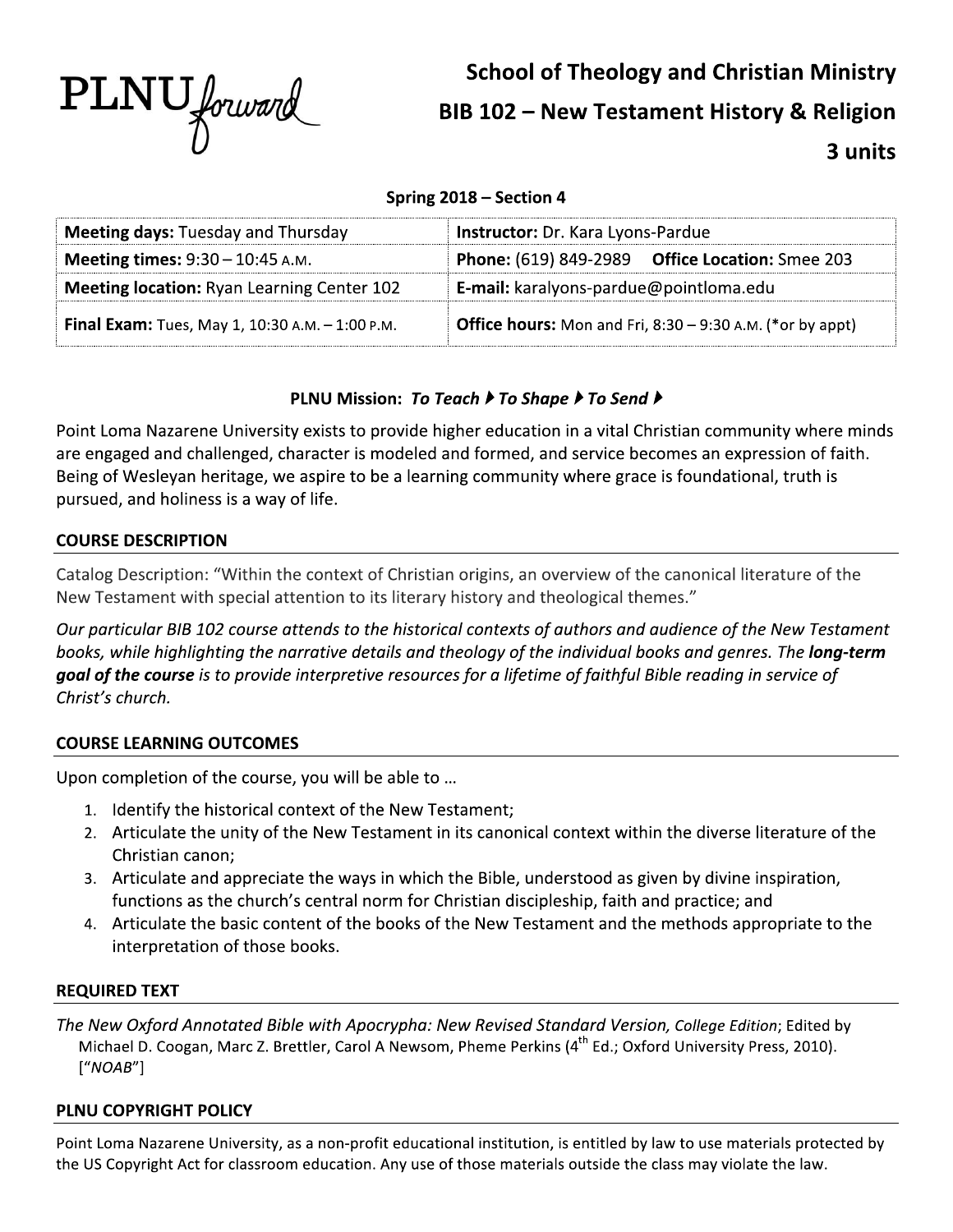# PLNU ACADEMIC HONESTY POLICY

Students should demonstrate academic honesty by doing original work and by giving appropriate credit to the ideas of others. Academic dishonesty is the act of presenting information, ideas, and/or concepts as one's own when in reality they are the results of another person's creativity and effort. A faculty member who believes a situation involving academic dishonesty has been detected may assign a failing grade for that assignment or examination, or, depending on the seriousness of the offense, for the course. Faculty should follow and students may appeal using the procedure in the university Catalog. See Academic Policies for definitions of kinds of academic dishonesty and for further policy information. Dr. Lyons-Pardue believes that when a student commits academic dishonesty—cheating or plagiarizing he/she insults the professor and betrays his/her peers. Worse damage is done to the student's own character and education. The outcome may be the highest penalties for the offense.

## PLNU ACADEMIC ACCOMMODATIONS POLICY

If you have a diagnosed disability, please contact PLNU's Disability Resource Center (DRC) within the first two weeks of class to demonstrate need and to register for accommodation by phone at 619-849-2486 or by e-mail at DRC@pointloma.edu. See Disability Resource Center for additional information.

## PLNU ATTENDANCE AND PARTICIPATION POLICY

Standard Policy: Regular and punctual attendance at all classes is considered essential to optimum academic achievement. If the student is absent from more than 10 percent of class meetings (in this class, 3 or more), the faculty member can file a written report which may result in de-enrollment. If the absences exceed 20 percent (6 absences), the student may be de-enrolled without notice until the university drop date or, after that date, receive the appropriate grade for their work and participation. See Academic Policies in the Undergraduate Academic Catalog.

Course-specific Policy: In this course, every session will include quizzes (occasionally other ways of assigning credit), usually at the very start of class, which will provide attendance records and incentive for timely attendance. Aside from ONE FREE EXCUSED ABSENCE, only absences with a Provost-approved excuse or a doctor's note will be eligible for make-up work. If a student misses a class session for a school-approved reason, s/he must notify the professor in advance and take the responsibility of initiating the make-up quiz. If a student needs to leave class for any reason before the end of the official class session, s/he will need to sign out and will not receive credit for the day's quiz (with very rare exceptions). It is still advised to take the quiz as a check of reading comprehension, even if the score is forfeited.

## **INCOMPLETES AND LATE ASSIGNMENTS**

All assignments are to be submitted/turned in by the beginning of the class session when they are due, including assignments posted in Canvas. If a student misses a class session for a school-approved reason (See Attendance below), s/he must notify the professor in advance and take the responsibility of initiating the make-up quiz. If a student misses a class session for a school-approved reason (See Attendance below), s/he must notify the professor in advance and take the responsibility of initiating the make-up quiz.

## **INCLUSIVE LANGUAGE**

The School of Theology and Christian Ministry is committed to the equality of women and men. Recognizing that people have often used the English language in ways that imply the exclusion or inferiority of women, the school urges students, faculty, and staff to avoid sexist language in public discourse, in classroom discussion, and in their writings. Thus, terms like "man" or "mankind" or the pronoun "he," should not be used to refer to all humans. Instead "people," "humanity," "humans," and "he or she" better acknowledge women as full persons.

#### **USE OF TECHNOLOGY**

Students are encouraged to use technology, especially the Canvas site, for learning and communication outside of class. In fact, students should be checking their email daily to receive timely course-related communication. In class, however,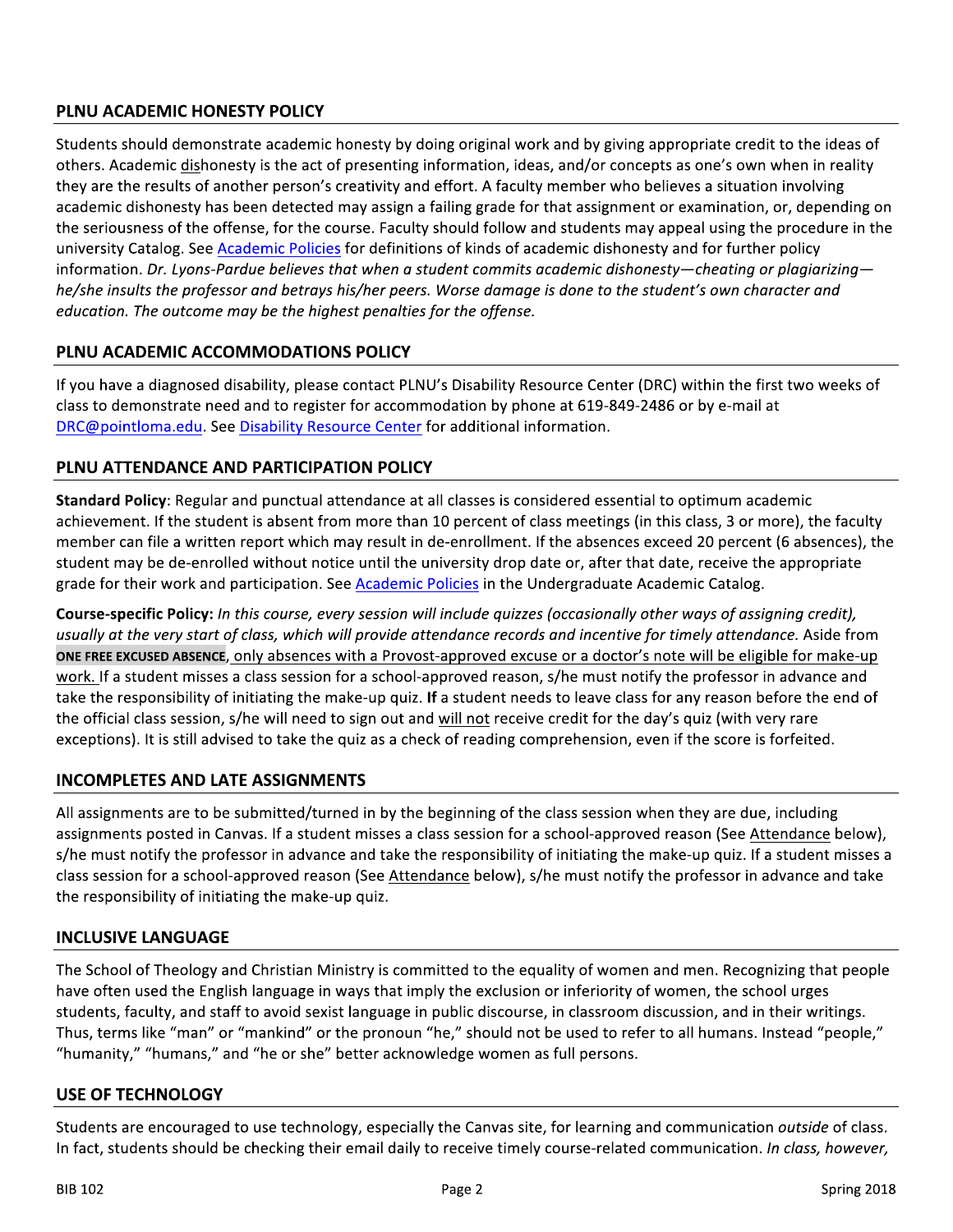the professor has banned the use of electronic devices, except by permission or in the case of specific need. (Contact the prof. for accommodations.) For the sake of optimal student learning, and knowing the distractions available with just one click, you may not use laptops, iPads, or any mobile phone during class.

## **FINAL EXAMINATION POLICY**

This course's final exam is Tues, May 1, 2018 at 10:30 A.M. -1:00 P.M. Successful completion of this class requires taking the final examination on its scheduled day. See the Class Schedules site. No requests for early examinations or alternative days will be approved.

#### **ASSESSMENT AND GRADING**

This class is designed to guide students through the diverse and sometimes confusing collection of books that we know as the New Testament. Because reading the New Testament is the heart and focus of the class, daily class attendance/participation and frequent quizzes are the primary accountability tools for keeping students on pace with the assigned readings. Class lecture will focus on the history, theology, and narrative characteristics of the biblical texts.

| <b>Assessment Item</b>     | % of Total GRADE               |
|----------------------------|--------------------------------|
| Quizzes                    | 30% (equivalent to 300 points) |
| Short Essay(s)             | $15% = 150$ points             |
| <b>Practice Exams</b>      | $5% = 50$ points               |
| <b>Midterm Examination</b> | $20% = 200$ points             |
| <b>Final Examination</b>   | $30\% = 300$ points            |

Quizzes (collectively worth 30% of total grade), whether individual or occasionally group, will focus on significant characteristics, unique features, characters, and concepts in the day's assigned reading. Quizzes will be administered in class nearly every day, usually near the start of class (and should be expected daily; thus, most are not listed on course schedule below). Students are strongly encouraged to utilize the weekly Reading Guides available on Canvas. Quizzes will help students have an idea of the material and question forms that will appear on examinations. On the rare occasion that an assignment replaces a quiz, the score will be worth the same amount as a quiz. The student's lowest quiz score will be dropped. Extra credit will be available on many quizzes, but the student may earn no more than a 105% average overall in this grading category. [Fulfills Outcomes #1 and 4]

Short Essays (15% of total grade; 150 total points): Everyone must write the In-Class Short Essays on the Gospels on Tuesday, Feb. 20. This essay will be open-Bible (only course textbook version: NOAB) and students may use handwritten notes (not Reading Guides). The essay questions will draw from class lectures and assigned Bible readings. The purpose of this course requirement is to allow students to synthesize information from their reading and lectures, trying out methods of biblical interpretation modeled in class. By articulating brief but supported answers to questions, a student will move beyond information repetition to analysis and comparison. Students will receive a list of general topics the week beforehand. There will be two ways to earn these 150 points. Students' scores may not exceed an average of 105% on the essays. [Fulfills Outcomes #2, 3, and 4]

- (1) Student writes required In-Class Short Essays on the Gospels and is satisfied with her/his grade out of 75; score is doubled, thereby counted out of 150 (e.g., 80% = 60/75 pts  $x2 = 120/150$ ) to fulfill this *entire* course requirement.
- (2) Student writes required In-Class Short Essays, but wants to boost grade. In that case, first set of Short Essays counts for only 75 pts. Then the student may write a second set of short essays responding to provided prompts on his/her own time using proper research and citation methods. (Prompt options and instructions will be announced ~March 20. The finished essays will be submitted via Canvas prior to class time on due date; See Course Schedule.) The result is 75 + 75 = 150 total points possible.

Practice Examinations (5% of total grade; 50 points total) will use questions from actual exams, Midterm and Final, taken from previous sections of this course (modified slightly for online format). They will be available on Canvas in the week before the Midterm or Final Exams, respectively, for students to assess their learning and to practice taking the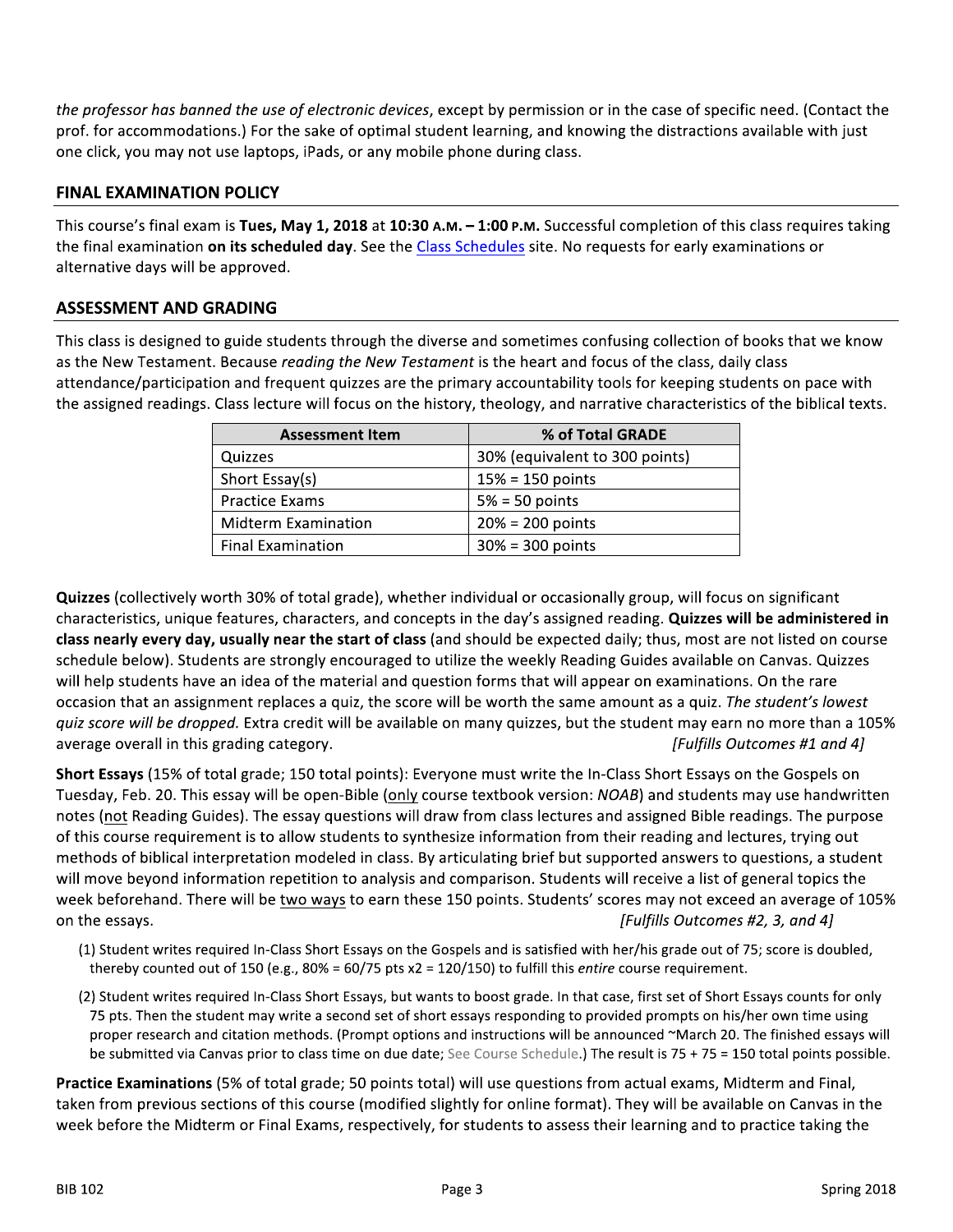exams in preparation. If the student completes the full online practice exam before the actual exam, s/he will earn the full 25 points for each.

The Midterm Examination (20% of total grade) will be held during class time (See Course Schedule) and will cover the Gospels and Acts (with a few questions from the Apocrypha). The questions will be drawn from lectures, introductory notes from The New Oxford Annotated Bible, and assigned Scripture readings. The test will be comprised of some multiple choice, true/false, and (mostly) matching questions. A study guide will be distributed digitally at least one week before the exam. The student may earn no more than 105% on the Midterm Exam. [Fulfills Outcomes #1-4]

The Final Examination (30% of total grade) will cover the entire New Testament corpus and all materials assigned for class. The exam will resemble the Midterm, but will be larger. As with the Midterm, a study guide will be distributed at least one week before the exam. The Final will be held Tues, May 1, 2018 at 10:30 A.M. - 1:00 P.M. See "Final Examination Policy" above. The student may earn no more than 105% on the Final Exam. [Fulfills Outcomes #1-4]

| <b>Points</b> | Grade | <b>Points</b> | Grade |
|---------------|-------|---------------|-------|
| 94-100%       |       | 73-77%        |       |
| 90-93%        | А-    | 70-72%        |       |
| 88-89%        | B+    | 67-69%        | D+    |
| 83-87%        | R     | 63-66%        |       |
| 80-82%        | в-    | 60-62%        |       |
| 78-79%        | C+    | 59% and below |       |

Letter grades will be assigned according to the following scale:

## **COURSE SCHEDULE AND ASSIGNMENTS**

| <b>UNIT</b>                | Wk           | <b>Date</b>    | DUE: Have read by class time ("R");<br>In-class assessments                                                                                                                                                    | <b>CLASS TOPIC</b>                                                                                                    |
|----------------------------|--------------|----------------|----------------------------------------------------------------------------------------------------------------------------------------------------------------------------------------------------------------|-----------------------------------------------------------------------------------------------------------------------|
|                            | $\mathbf{1}$ | Thurs, Jan 11  |                                                                                                                                                                                                                | <b>INTRODUCTION TO BIB 102;</b><br><b>WHY STUDY THE NEW TESTAMENT?</b>                                                |
| <b>INTRODUCTION</b>        | $\mathbf{2}$ | Tues, Jan 16   | Canvas: Academic Honesty Quiz (Quiz #1) * Do not<br>forget over MLK Weekend!<br>R: Apocrypha: 1 Maccabees - Intro. + Ch. 1 to Ch. 3 v. 9<br>[=1:1-3:9] and 2 Maccabees - Intro. + 2:19-10:9<br>(Practice Quiz) | <b>HISTORICAL OVERVIEW: FROM ALEXANDER</b><br>TO THE FIRST JEWISH WAR AGAINST ROME:<br><b>OLD TESTAMENT APOCRYPHA</b> |
|                            |              | Thurs, Jan 18  | <b>R:</b> Mark Ch. 1; Matthew Chs. $1-4$ ; Luke Chs. $1-4$ ; and<br>John Chs. $1-2$ .<br><b>Quiz #2</b> (Quizzes are not listed elsewhere on schedule; almost daily)                                           | <b>WHAT IS THE NEW TESTAMENT?</b><br><b>INTRODUCTION TO THE GOSPELS</b>                                               |
|                            | 3            | Tues, Jan 23   | $R: Mark - Intro.; Chs. 1–8$                                                                                                                                                                                   | THE GOSPEL ACCORDING TO MARK<br><b>OLD TESTAMENT IN THE NEW APPROACH</b>                                              |
|                            |              | Thurs, Jan 25  | R: Mark Chs. 9-16                                                                                                                                                                                              | <b>MARK (CONTINUED)</b>                                                                                               |
|                            | 4            | Tues, Jan 30   | R: Matthew - Intro.; Chs. 1-19                                                                                                                                                                                 | THE GOSPEL ACCORDING TO MATTHEW                                                                                       |
| NARRATIVES: GOSPELS & ACTS |              | Thurs, Feb 1   | R: Matthew Chs. 20-28                                                                                                                                                                                          | <b>MATTHEW (CONTINUED); THE SYNOPTIC</b><br><b>GOSPELS</b>                                                            |
|                            | 5            | Tues, Feb 6 *  | R: Luke - Intro.; Chs. 1-15                                                                                                                                                                                    | THE GOSPEL ACCORDING TO LUKE                                                                                          |
|                            |              | Thurs, Feb 8 * | R: Luke 16-24                                                                                                                                                                                                  | LUKE (CONTINUED)                                                                                                      |